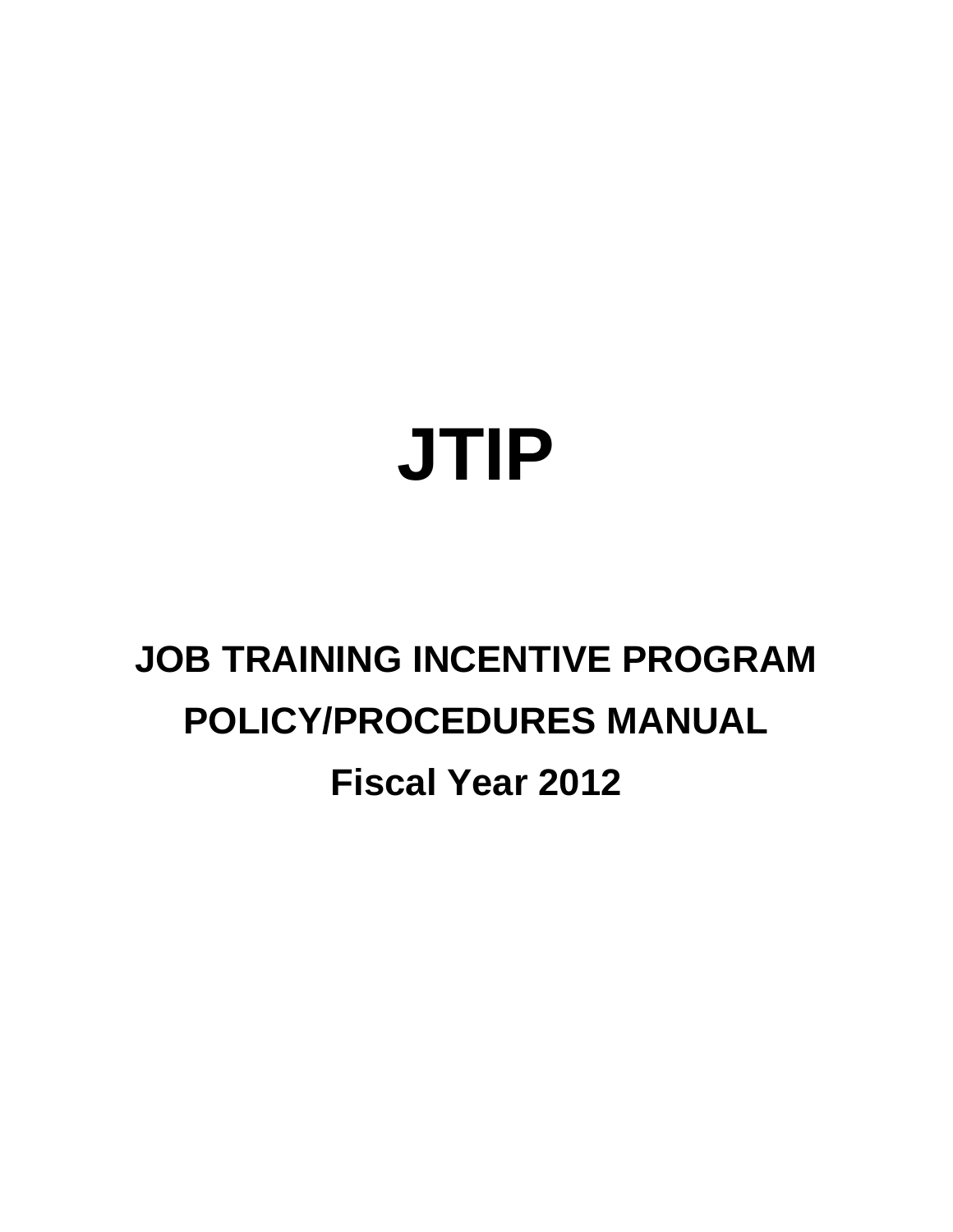# POLICY/PROCEDURES MANUAL CONTENTS

| Custom Training Provided by a NM Post-Secondary Public Educational Institution8 |
|---------------------------------------------------------------------------------|
|                                                                                 |
|                                                                                 |
|                                                                                 |
|                                                                                 |
|                                                                                 |
|                                                                                 |
|                                                                                 |
|                                                                                 |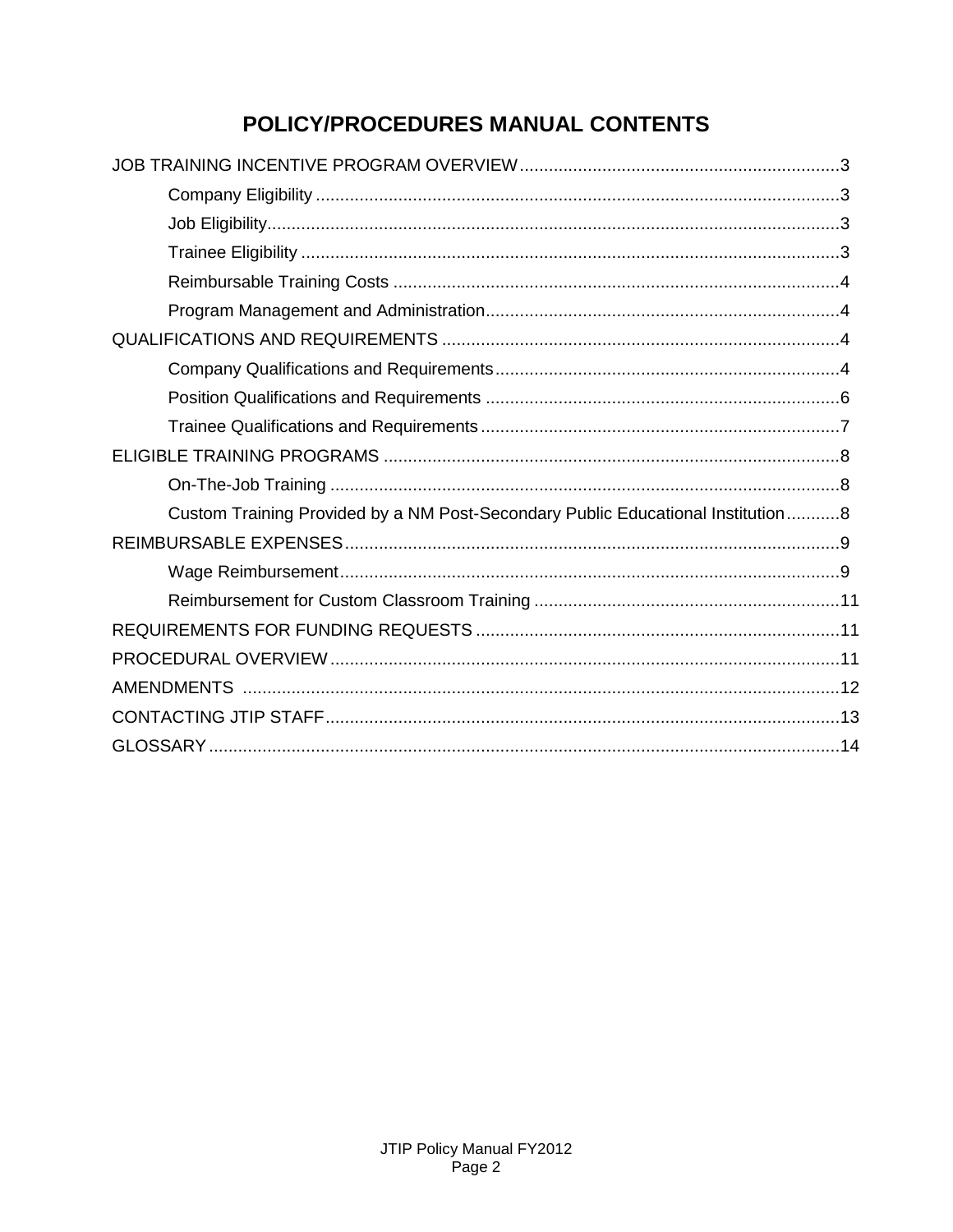# **Job Training Incentive Program Overview**

The Job Training Incentive Program (JTIP) supports economic development in New Mexico by reimbursing qualified companies for a significant portion of training costs associated with newly created jobs. The JTIP program, formerly known as the Industrial Training Development Program or "in plant training," strengthens New Mexico's economy by providing financial incentives to companies that create new economic-based jobs in New Mexico. Training funded by JTIP also elevates the skill level of the New Mexico residents who fill funded positions. Since the program's inception in 1972, more than 1,000 companies and over 50,000 New Mexico workers have benefited from the program.

Eligibility for JTIP funds depends on the company's business, the role of the newly created positions in that business, and the trainees themselves. Eligibility requirements, which are highlighted below, are explained in more detail in the body of this manual. Reference can also be made to the enabling legislation (Section 21-19-7, NMSA 1978 § and subsequent amendments).

#### **Company Eligibility**

Two categories of companies are eligible to be considered for JTIP funds. The first category is companies which manufacture a product in New Mexico. Renewable power generators, film postproduction companies, and film digital production companies (such as animation and video game production companies) are eligible under the manufacturing category. The second category is companies which provide a non-retail service to customers, with a minimum of 50% of revenue coming from a customer base outside the State of New Mexico. To be considered for JTIP, non-retail service companies must export a service rather than import a customer. The one exception to the out-of-state revenue and export requirement for business service providers is companies which meet JTIP criteria for green industries.

The company must be creating new jobs as a result of expansion, startup, or relocation to the State of New Mexico. Companies that have been funded previously by JTIP must have at least as many total employees as when they last expanded under JTIP. For a more complete explanation of expansion requirements, refer to "Company Qualifications and Requirements" on page 4.

Financial strength is also a consideration in funding decisions. The company should be financially stable to ensure long-term employment for JTIP participants.

#### **Job Eligibility**

Jobs eligible for funding through JTIP must be newly created jobs, full-time (minimum of 32 hours/week), and year-round. Trainees must be guaranteed full-time employment with the company upon successful completion of the training program. Eligible positions must directly support the primary mission of the business and include those directly related to the creation of the product or service provided by the company to its customers. Other newly created jobs not directly related to production may be eligible. The number of these jobs is limited to 10% of the total number of jobs applied for in the proposal.

Jobs must also meet a wage requirement to be eligible for funding. The entry level wage requirements for JTIP eligibility are specified in the chart on page 9. For contract-based call centers, the positions must meet or exceed at least 90% of the county median wage to qualify in urban locations and \$10.00/hour in rural locations. To attract the best candidates and reduce turnover, companies are encouraged to set wages at levels eligible for the High Wage Job Tax Credit.

In urban areas, companies which apply for more than 20 positions must offer health insurance coverage to employees and their dependents and pay at least 50% of the premium for employees who elect coverage.

#### **Trainee Eligibility**

To be eligible for JTIP, trainees must be new hires to the company, must have been residents of the State of New Mexico for at least one continuous year at any time prior to employment in an eligible position, must be currently domiciled in New Mexico (domicile is your permanent home; it is a place to which a person returns after a temporary absence) during employment, and must be of legal status for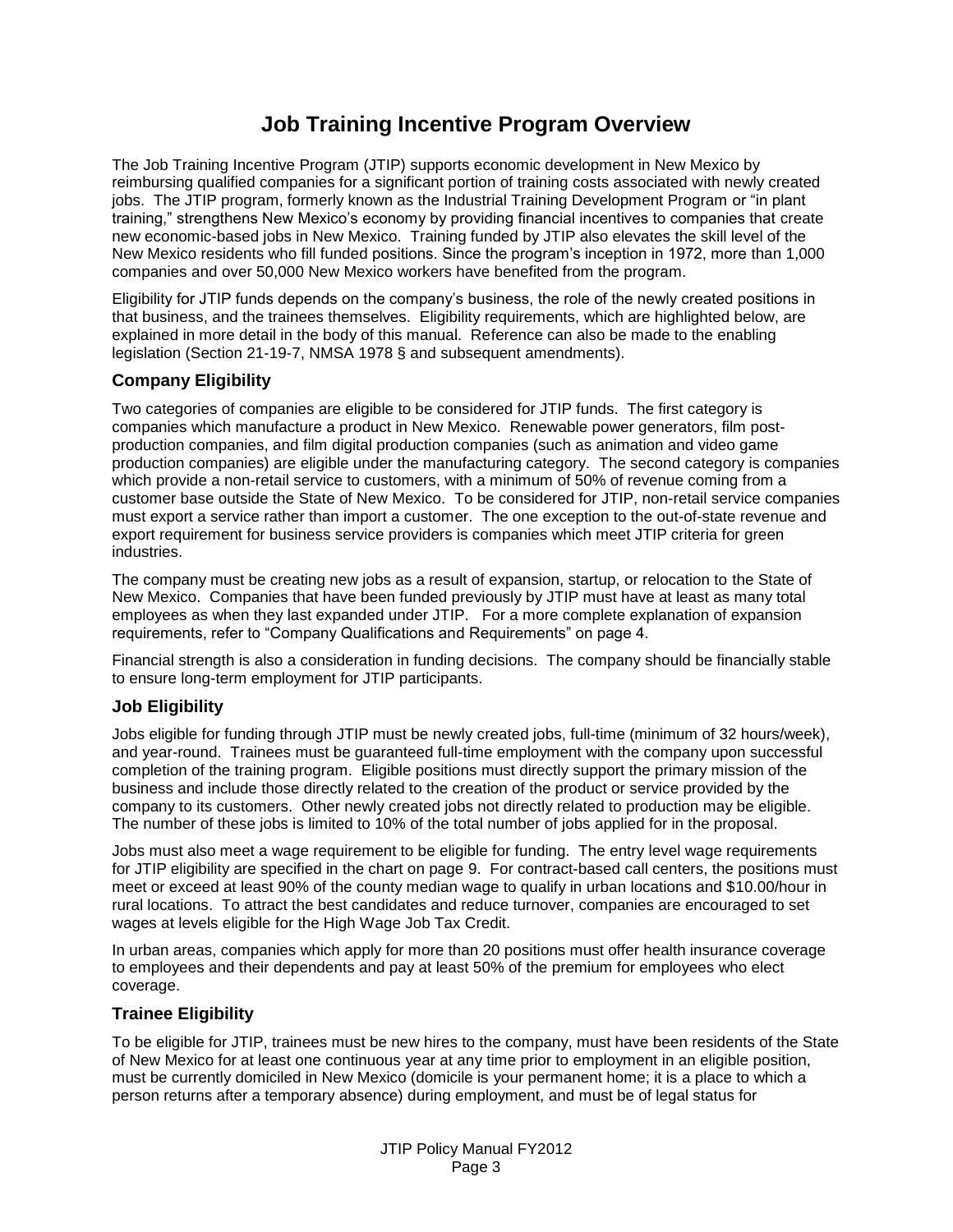employment. Trainees must not have left a public school program in the three months prior to employment, unless they graduated or completed a GED.

Note: Student interns who have worked for the company for a limited period as part of a formal educational program may be considered for JTIP positions.

#### **Reimbursable Training Costs**

Training funded through JTIP can be custom classroom training at a New Mexico post-secondary public educational institution, structured on-the-job training at the company (OJT), or a combination of the two. Training should be customized to the specific needs of the company and provide "quick response" training for employees.

The following expenses are eligible for reimbursement through JTIP:

- A portion of trainee wages: up to 75% for up to six months of initial training.
- A portion of the cost of providing customized classroom training at a New Mexico post-secondary public educational institution.

If a company is participating in other job reimbursement training programs, the combined reimbursement to the company may not exceed 100%.

#### **Program Management and Administration**

General management of the Job Training Incentive Program is the responsibility of the Job Training Incentive Program Board as prescribed by governing legislation (Section 21-19-7, NMSA 1978 § and Subsequent Amendments). The board is responsible for establishing policies and guidelines related to the program's management and operation. The board shall provide review and oversight to assure that funds expended will generate business activity and give measurable growth to the economic base of New Mexico throughout the year. The board has the authority to make funding decisions based on the availability of funds, sufficient appropriations, and the board's determination of the qualifications of the business. The board has adopted this policy manual to ensure the program supports the development of New Mexico's economy as intended by the governing legislation. Policies and procedures for the New Mexico enhanced skilled training program, STEP UP, are outlined in a separate document.

The JTIP Board meets the second Friday of every month to consider proposals for funding. The third Friday of the month serves as an alternate date when required.

Administration of the Job Training Incentive Program is the responsibility of the JTIP staff in the New Mexico Economic Development Department. One copy of a proposal for funding is due to the JTIP staff four weeks before the board meeting at which the proposal will be considered. Once staff has reviewed the proposal for accuracy and completeness, ten copies will be requested for distribution to the board approximately two weeks prior to the meeting.

## **Qualifications and Requirements**

#### **Company Qualifications and Requirements**

The following requirements have been instituted to ensure that companies applying for JTIP funds meet the qualifications established by legislation.

- 1. Two categories of companies are eligible to be considered for JTIP funds: companies which manufacture a product in New Mexico and certain non-retail service providers.
	- The first category is companies which manufacture a product in New Mexico. Manufacturing  $\bullet$ includes all intermediate processes required for the production and integration of a product's components. Industrial production, in which raw materials are transformed into finished goods on a large scale, is one example. Assembly and installation on the customer premises is excluded, unless the company and jobs exist for the sole purpose of producing or installing environmentally sustainable products (see green industries definition). Manufacturing businesses are typically included in Sectors 31-33 of the North American Industry

JTIP Policy Manual FY2012 Page 4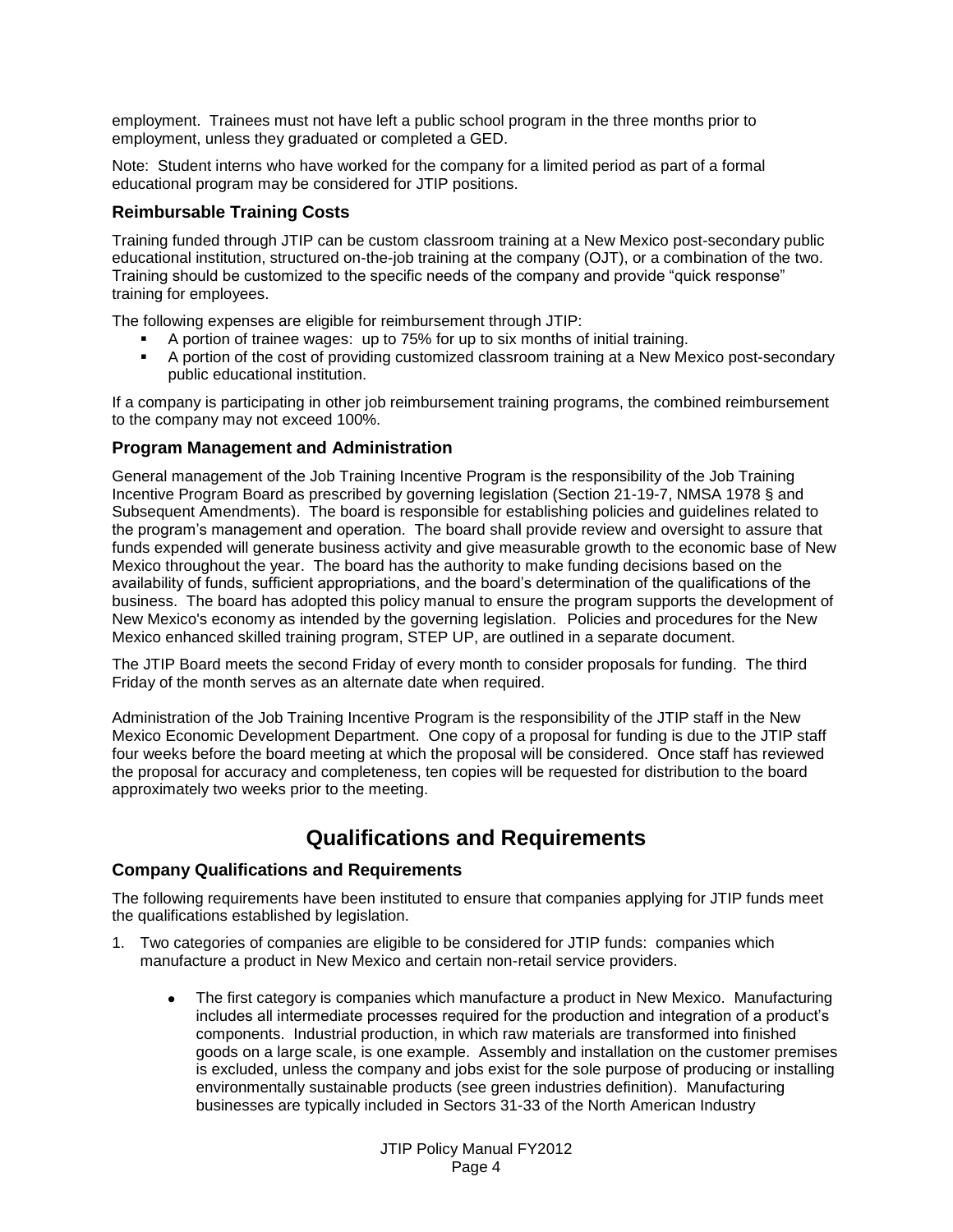Classification System (NAICS). Renewable power generators, film post-production companies, and film digital production companies (such as animation and video game production companies) are eligible under the manufacturing category. A company whose employees are compensated solely on piecework is not eligible.

- The second category is companies which provide a non-retail service to customers, with a  $\bullet$ minimum of 50% of revenue coming from a customer base outside the State of New Mexico. Non-retail service businesses are only eligible when they export a product or service rather than import a customer. Companies that derive their revenues from within New Mexico or via face-to-face customer interaction at the company site or customer site are not eligible, unless they exist for the sole purpose of producing, installing, or integrating environmentally sustainable products. Service companies which contract with government agencies outside the state may be considered provided they can demonstrate that they are bringing new revenues and new jobs into the state through contracts which support national or multi-state entities. Major United States research labs or companies which operate major United States research and development national laboratories are not eligible. JTIP will not consider contractors which rely on income that is already in the State of New Mexico; i.e., through national laboratories already existing in New Mexico.
- One category of non-retail service providers is customer support centers. To be eligible for JTIP funding, the customer support center must service a customer who is not physically present at the facility, with a minimum of 50% of revenue coming from a customer base outside the State of New Mexico. The customer support center must have a facility separate from other business operations (for example, a retail store). Positions which require outbound sales, solicitation, collections, or telemarketing are not eligible for JTIP funds.
- Contract-based call centers have special wage requirements. Contract-based call centers  $\bullet$ are outsourcing vendors which provide information to customers of their clients on behalf of those clients. Contract-based call centers do not have a core expertise; rather they communicate information provided to them by their clients. For contract-based call centers, the positions must meet or exceed at least 90% of the county median wage to qualify in urban locations and pay \$10.00/hour in rural locations in order to qualify for JTIP.
- Distribution is another category of non-retail business service providers. A distributor is the  $\bullet$ middleman between the manufacturer and the retailers. After a product is manufactured, it may be warehoused or shipped to the next echelon in the supply chain, typically either a distributor, retailer or customer. Distributors qualify for JTIP as service providers if at least 50% of the customer base is located outside of New Mexico.
- Business entities which solely serve regional or national offices are also eligible for JTIP as long as they are shared services facilities.
- Businesses which are not eligible include but are not limited to retail, construction, mining,  $\bullet$ health care, casinos, and tourism-based businesses (hotels, restaurants, etc.). The board uses the North American Industry Classification System (NAICS) as a general guideline to establish industry classification and eligibility.
- 2. The company must be creating new jobs, whether due to expansion in New Mexico or relocation to the State of New Mexico. Start-up companies are also eligible, provided they are producing a saleable product, are beyond the initial research and development or prototype phase, and can provide evidence of financial viability.

An expanding company is defined as an existing business which requires additional employees or workforce due to a market or product expansion. For first-time applicants, eligibility as an expanding company is determined by peak employment over the two prior years. The company must meet or exceed the average employment level for the past two years in order to be considered an expanding company and eligible for JTIP. For companies which have been funded by the program within the past two years, the number of employees at the time of previous funding application and the number funded by JTIP are also taken into consideration. The company must be expanding beyond the peak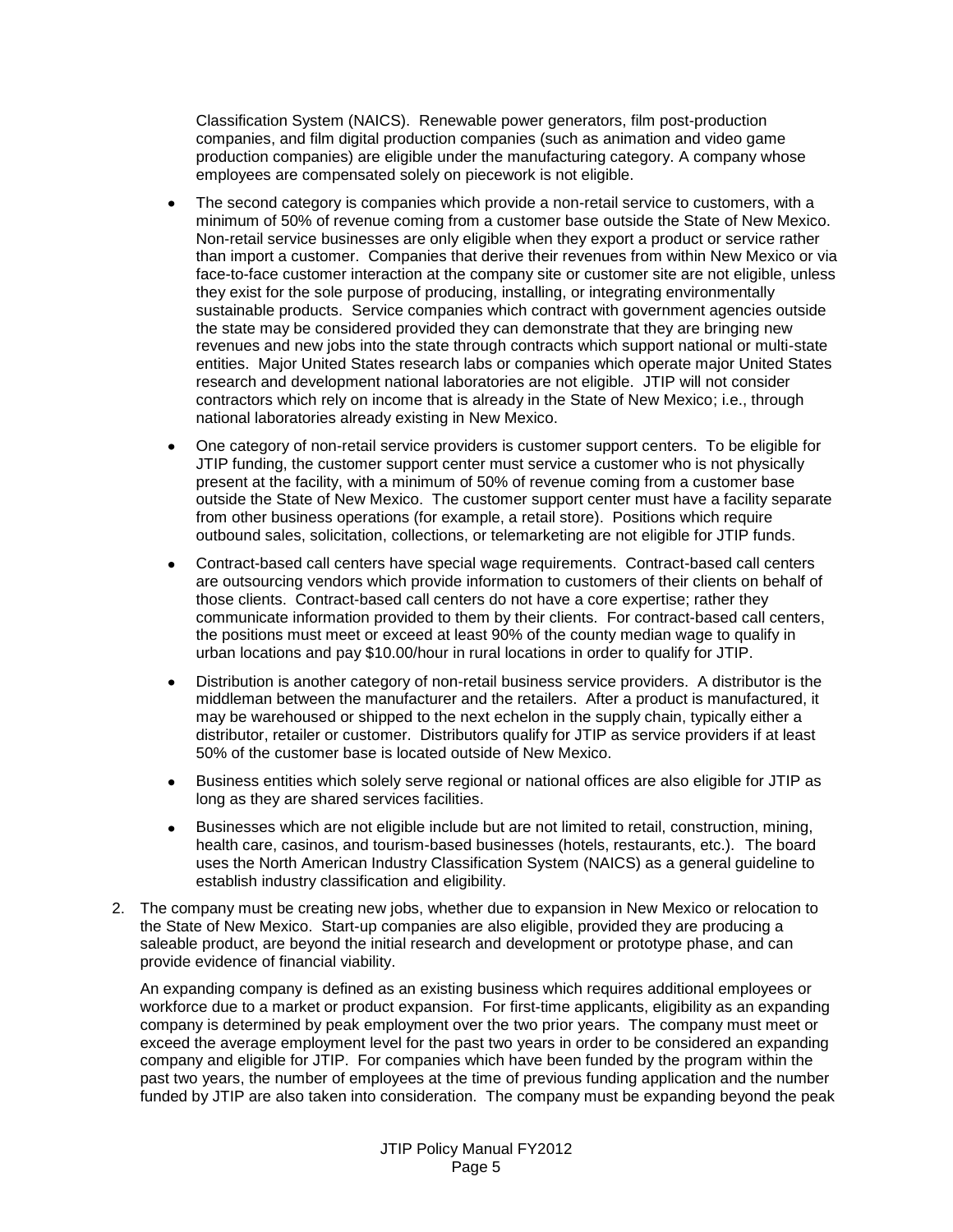employment count achieved with previous JTIP funds. New Mexico Unemployment Insurance (UI) reports are used to determine employment levels.

- 3. If a company hires twenty or more trainees in a municipality with a population of more than forty thousand according to the most recent decennial census or in a class A county (Los Alamos), the company must offer its employees and their dependents health insurance coverage that is in compliance with the NM Insurance Code (Chapter 59 A). In addition, the company must contribute at least fifty percent of the premium for health insurance for those employees who choose to enroll. The fifty percent employer contribution is not a requirement for dependent coverage.
- 4. Companies are required to submit three years of financial statements (profit and loss and balance sheets) as part of the application process. Year-to-date financials may also be requested. Start-up companies that do not have three years of financials must submit financials for the period for which they are available, evidence of operating capital and investment funding, evidence of signed contracts, a business plan, and/or pro forma financial statements which would substantiate their business expansion. Start-up companies must be producing a saleable product and may not be in the initial research and development or prototype phase.
- 5. Training programs for the production of Native American crafts or imitation Native American crafts are only eligible when a majority of trainees or company employees are of Native American descent. A clear distinction of products carrying names and sources suggesting products are of Native American origin must be made. Total compliance with the Federal Trade Commission and the Indian Arts and Crafts Board of the Department of Interior rules and regulations must be made in determining authentic Native American products using labels, trademarks and other measures.
- 6. If a facility that received JTIP funds closes or if layoffs of JTIP trainees occur within 1 year of the completion of training, the JTIP Board will require the refund of the funds associated with any JTIP trainee(s) which were claimed and subsequently laid off. Layoff is defined as a separation of an employee from an establishment that is initiated by the employer as a result of market forces or other factors not related to employee performance. The board will require a refund of funds from companies whose JTIP layoffs exceeded \$100,000 of reimbursement. The board will require a refund of funds within 90 days of notification. If a JTIP eligible trainee is laid off during the training period and is subsequently rehired within four months by the same employer, the trainee can be treated as a new hire and thus remains eligible for the remaining training hours.

#### **Position Qualifications and Requirements**

The following qualifications have been established to ensure that the positions for which funding is requested meet legislative requirements.

- 1. Positions must be full-time (at least 32 hours/week) and year-round. Trainees must be guaranteed full-time employment with the company upon successful completion of training. Contract positions are not eligible for JTIP funds.
- 2. Trainer wages are not eligible for JTIP funds.
- 3. To attract the best candidates and reduce turnover, companies are encouraged to set wages at a level which qualifies for the High Wage Job Tax Credit. These levels are \$40,000 in a municipality with a population of 40,000 or more as of the last decennial census and \$28,000 in other locations. Information on this incentive for job creation is available at the New Mexico Taxation and Revenue website [www.tax.nm.us.](http://www.tax.nm.us/)
- 4. Eligible positions include those directly related to the creation of the product or service provided by the company to its customers. Positions eligible under JTIP must directly support the primary mission of the business. In addition, other newly created positions may be funded up to a maximum of 10% of the total number of jobs for which funding is requested.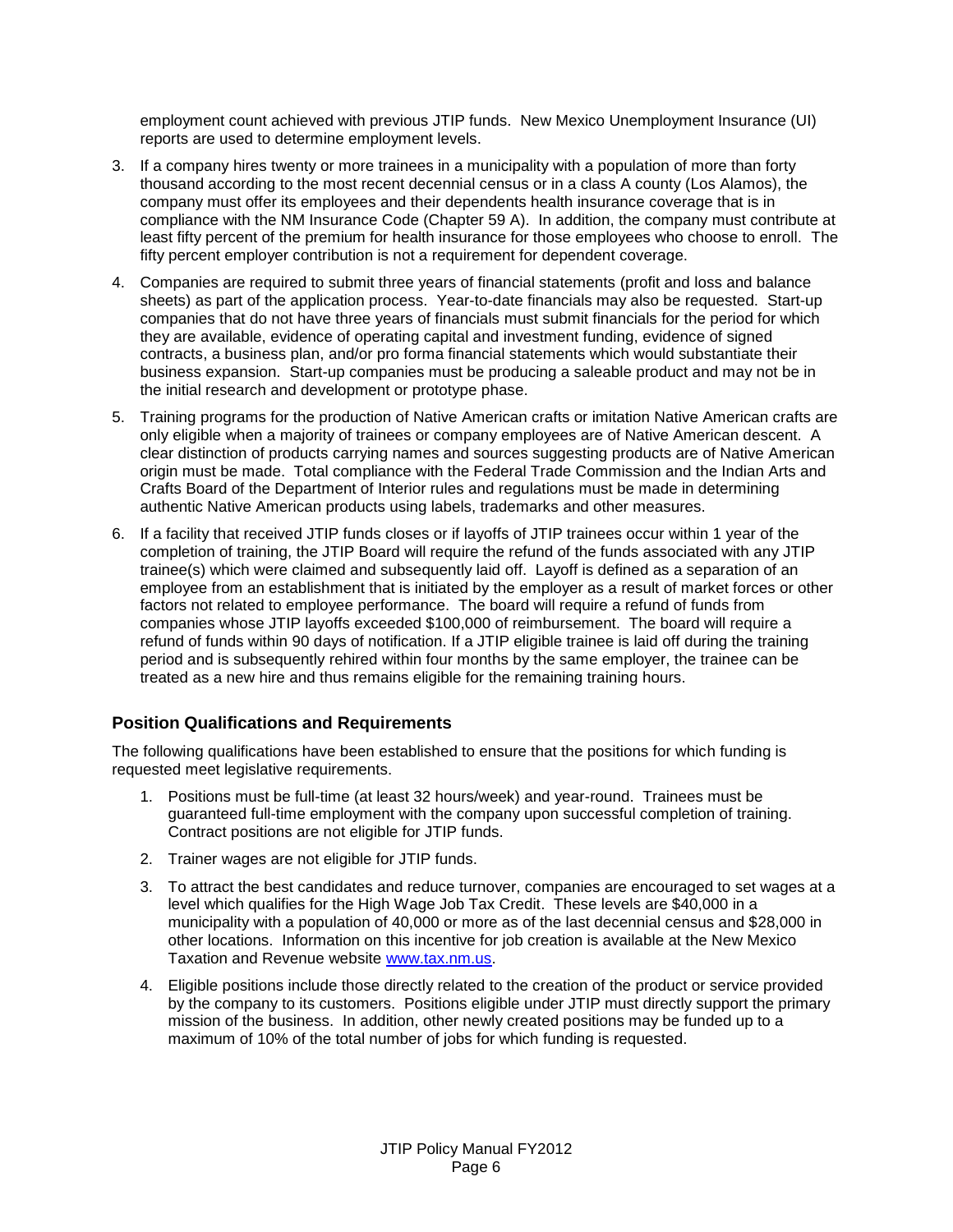#### **Trainee Qualifications and Requirements**

The company has the exclusive decision in the selection of trainees. Trainees are expected to meet company standards on attendance, performance, and other personnel policies. All trainees must be hired within four months of the contract start date. JTIP staff can extend the hiring period to six months if the company has been actively recruiting and needs additional time to hire.

The following qualifications have been established to ensure that the trainees for which funding is requested meet legislative requirements.

- 1. Trainees must be new hires. No retraining of current company employees is allowed under the JTIP program. Individuals who have worked as contractors to the company are not eligible to be hired under JTIP in the same or similar position as the one contracted. Individuals who have been employed temporarily in a position classified as intern in order to gain practical training that connects an academic pathway into work based or relevant business experience may be eligible. Current company employees may be eligible for training under the New Mexico enhanced skills training program, STEP UP.
- 2. Trainees must have resided in the State of New Mexico for a minimum of one continuous year at any time before beginning training.
- 3. Trainees must be of legal status for employment.
- 4. Trainees shall not have terminated a public school program except by graduation or GED certification within the three months prior to beginning training.
- 5. Trainees who have participated in a previous JTIP or Industrial Development Training Program are not eligible to participate again with the same company.
- 6. Trainees who are majority owners or relatives of majority owners of the company are not eligible to participate in JTIP.
- 7. Trainee job classifications should remain fixed during the program. However, promotions may be allowed during the training period to another position in the contract as long as the pay remains at least equal to the previous job. JTIP staff should be notified within 15 days of the promotion if the company wishes to be reimbursed for the employee's training.
- 8. Trainees' start dates must occur after the actual JTIP contract date.
- 9. Employees hired through a temporary agency may be eligible for funding provided the company notifies JTIP staff of its plans to hire through a temporary agency at the time of application and the following conditions are met.
	- The trainee must be hired by the company as a permanent full-time employee before the end of the JTIP approved training hours.
	- The trainee must receive the same wages and major medical benefits while working as a temporary employee that permanent employees of the company would receive.
	- The staffing agency must disclose wages paid to the temporary employee to the company.
	- The amount of reimbursement during the temporary period will be the actual wage paid to the employee so long as it is within the approved wage range for that job classification. JTIP will not reimburse extra fees paid to the staffing agency.
- 10. Companies are reimbursed for wages as each trainee completes the approved training hours.
- 11. If a trainee leaves the company before completing the approved training hours, the company is not eligible for any reimbursement for that employee. If another trainee can be hired in that position within the hiring period and complete training before the contract end date, a claim can be submitted for the successful trainee.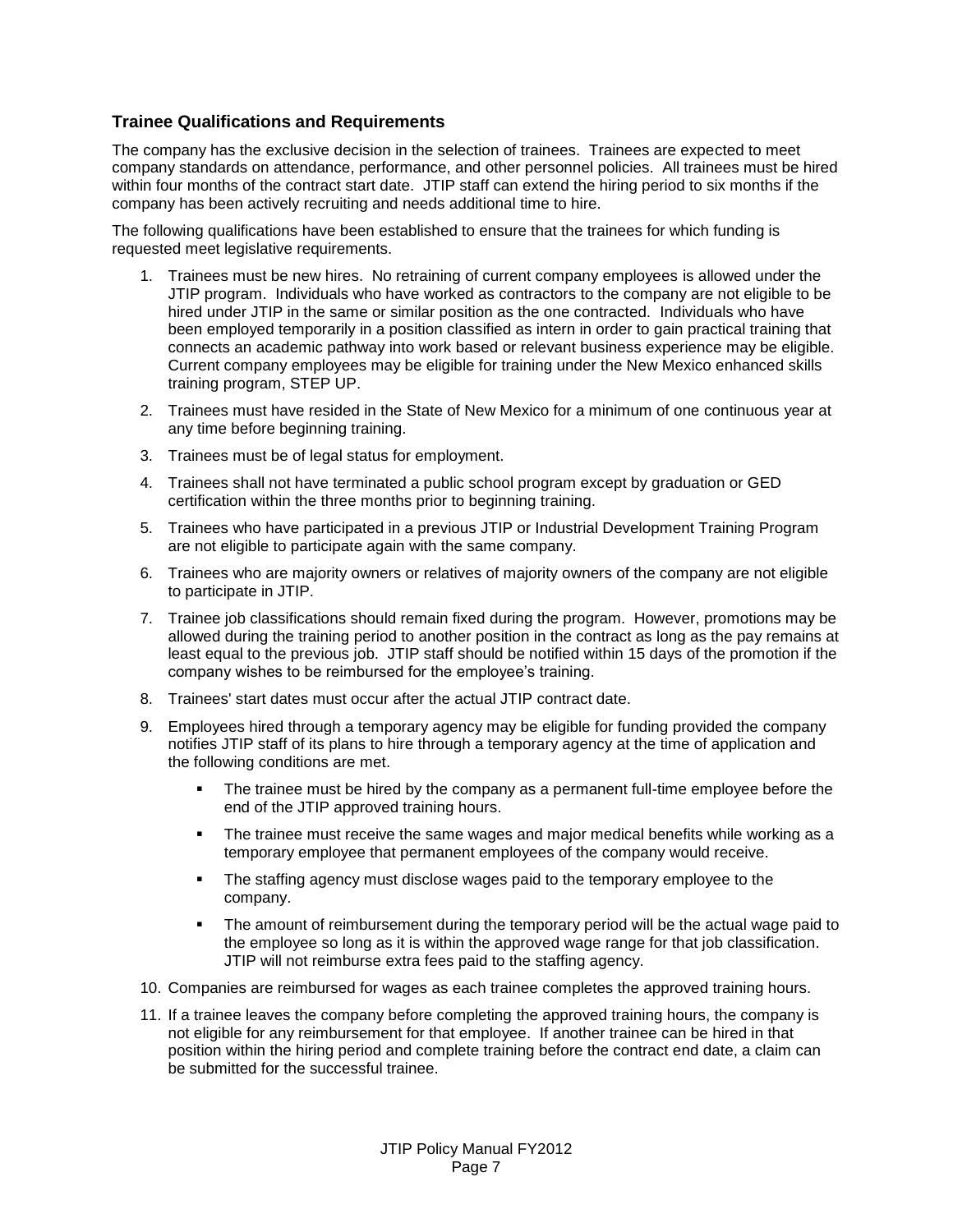# **Eligible Training Programs**

The authorizing legislation establishes the following criteria for training:

- Training projects shall, to the extent possible, be customized to meet the company's specific needs.
- Training projects shall provide quick-response classroom and on-the-job training.
- **Training shall provide New Mexico residents with improved economic status through employment.**
- Training shall provide measurable growth to the economic base of New Mexico.

The types of training projects eligible under the Job Training Incentive Program are:

- Structured on-the-job training (OJT) and "hands on" skill development at the company's facility.
- Custom classroom training provided by a New Mexico post-secondary public educational institution.
- A combination of classroom and OJT as described above.

#### **On-The-Job Training**

Training is conducted at the participating company's facility and generally involves structured on-the-job training (OJT) and/or "hands-on" skill development. Although certain modules may be conducted in a classroom setting at the company location, the training is still considered OJT. The training must be customized to develop essential skills particular to the company's needs.

- 1. A comprehensive training plan is required as part of the proposal for funding. The training plan must include the company job description, O\*NET job match, and training units. Each unit will include core content or objectives, methods and materials, methods of evaluation, and requested hours. The training plan must cover the entire period for which reimbursement is requested. A more detailed description of the training plan requirements is included in the JTIP Proposal Guide.
- 2. The participating company is responsible for providing the necessary facilities, equipment, materials and training staff. Trainer's wages are not eligible for funding through JTIP.
- 3. The executed contract will comply with governing legislation. A sample contract is available from JTIP staff.

#### **Custom Training Provided by a New Mexico Post-Secondary Public Educational Institution**

Training is conducted by a New Mexico post-secondary public educational institution in a classroom setting either on campus or at the work site. This type of training is typically coordinated through the institution's Workforce Training Center. At least three trainees must participate in classroom training, which should be customized to meet the specific needs of the company. Only JTIP participants are eligible to attend the training at JTIP's expense. If appropriate training opportunities are not available through public institutions, private institutions may be considered. The educational institution must provide a separate proposal to the JTIP Board. The custom training outlined in this proposal must be integrated with the proposal submitted by the company for trainee wages.

- 1. The contracted institution and/or the participating company will work with the Economic Development Department to establish the contract, its content, scope, and training standards to ensure that the program meets or exceeds the company's requirements.
- 2. The contracted custom training will be integrated into the training plans submitted by the company in the coordinating JTIP proposal.
- 3. The contracted custom training will be conducted within the initial training period approved by the JTIP board.
- 4. Payment for classroom training services shall be made only for a qualified and approved program. Reimbursement for classroom training will be at a maximum rate of \$35 per hour of training per trainee, with a cap of \$1,000 per employee. Tuition reimbursement and industry certification programs are not eligible for JTIP funding.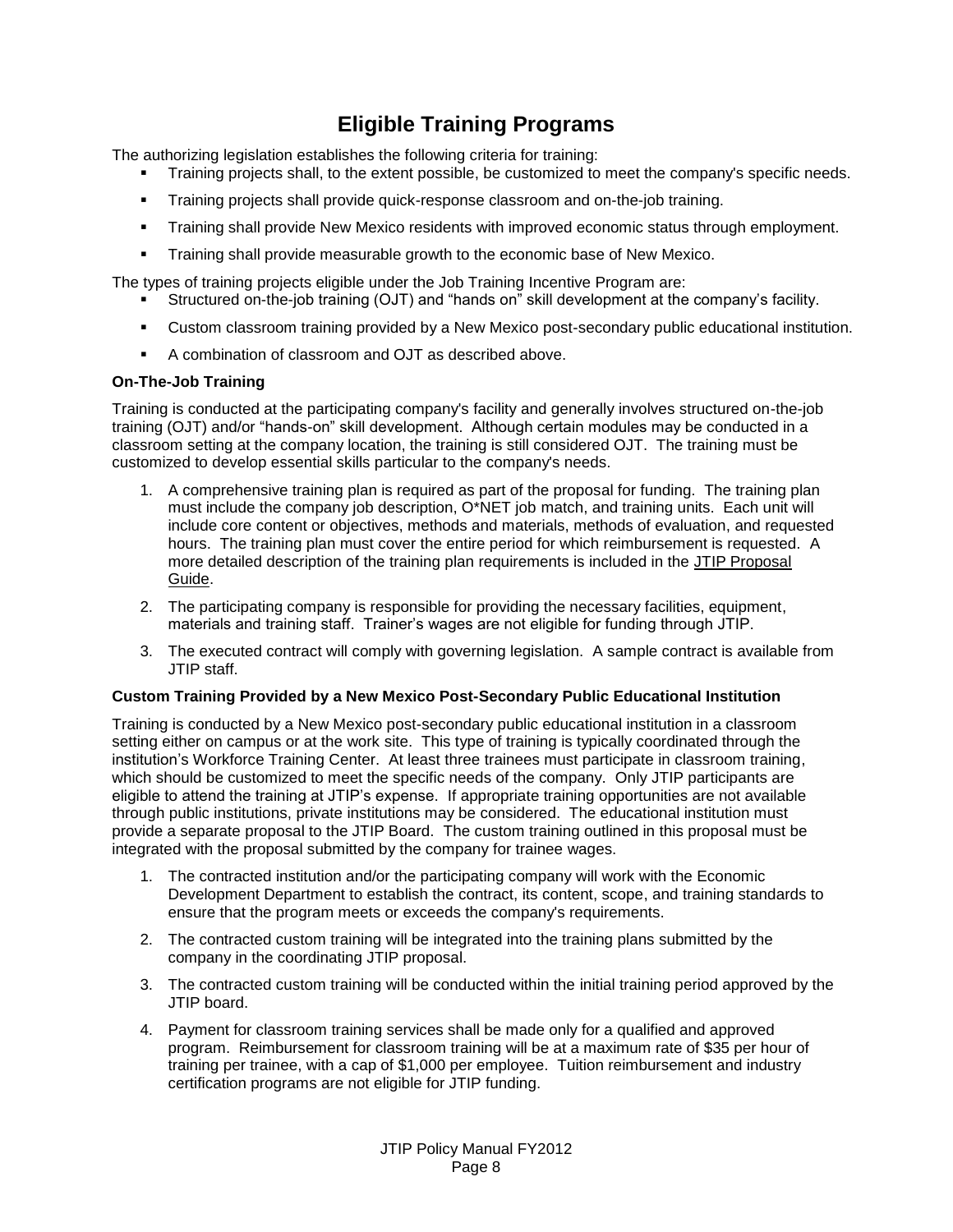- 5. Facilities rental outside a public educational institution and equipment rental and/or purchase are not eligible for JTIP funds unless facilities are not available at the company or the educational institution.
- 6. The executed contract shall comply with the governing legislation.

# **Reimbursable Expenses**

The following expenses may be eligible for reimbursement through JTIP.

- A percentage of trainee wages for up to six months of initial training.
- Cost of providing custom classroom training at a New Mexico post-secondary public educational institution at a maximum of \$35 per hour of training per trainee and a cap of \$1,000 per employee.

Wage reimbursement is up to 75%. If a company is participating in other job reimbursement training programs such as the Workforce Investment Act (WIA), the combined reimbursement to the company may not exceed 100%.

The Job Training Incentive Program allows for reimbursement only at the completion of training. If an employee does not complete the training period, no funds can be claimed for that employee. If another trainee can be hired in that position within the hiring period and complete training before the contract end date, a claim can be submitted for the successful trainee.

#### **Wage Reimbursement**

Trainee wages are generally the largest expense associated with training. JTIP reimburses the company for a portion of trainee wages during the initial training period. The percentage of reimbursement ranges up to 75%, depending on the business location.

The number of hours eligible for reimbursement varies by position, up to 1040 hours (six months). The number of hours eligible for reimbursement for each position is based on the O\*NET (Occupational Information Network) job zone classification for the O\*NET position which most closely matches the company's job description and the wage paid the trainee at the point of hire. The O\*NET system, sponsored by the US Department of Labor, is available at [http://onetcenter.org.](http://onetcenter.org/) Each job in the O\*NET system is assigned to one of five job zones, with recommended training hours for each zone. The number of recommended hours is included in the following table.

| Job<br>Zone    | <b>Definitions</b>                 | SVP Range/<br><b>Conversions</b> | <b>Hours</b> | Min. Wage<br>@ Hiring<br><b>URBAN</b> | Min. Wage<br>@ Hiring<br><b>RURAL</b> | <b>Days</b> | <b>Weeks</b>    |
|----------------|------------------------------------|----------------------------------|--------------|---------------------------------------|---------------------------------------|-------------|-----------------|
| 1              | Little or no<br>preparation needed | Below 4.0                        | 160          | 9.00                                  | 8.00                                  | 20          | 4               |
| 1a             | Little or no<br>preparation needed | Below 4.0                        | 320          | 10.00                                 | 8.50                                  | 40          | 8               |
| $\overline{2}$ | Some preparation<br>needed         | 4.0 to $< 6.0$                   | 480          | 11.50                                 | 9.00                                  | 60          | 12 <sub>2</sub> |
| 2a             | Some preparation<br>needed         | 4.0 to $< 6.0$                   | 640          | 13.00                                 | 9.50                                  | 80          | 16              |
| 3              | Medium preparation                 | 6.0 to $< 7.0$                   | 800          | 14.50                                 | 11.00                                 | 100         | 20              |
| 3a             | Medium preparation                 | 6.0 to $< 7.0$                   | 960          | 16.00                                 | 12.00                                 | 120         | 24              |
| 4              | Considerable<br>preparation needed | $7.0 \text{ to } 8.0$            | 1040         | 19.00                                 | 13.00                                 | 130         | 26              |

### **General Guideline for Duration of Reimbursable Training Time/Wages**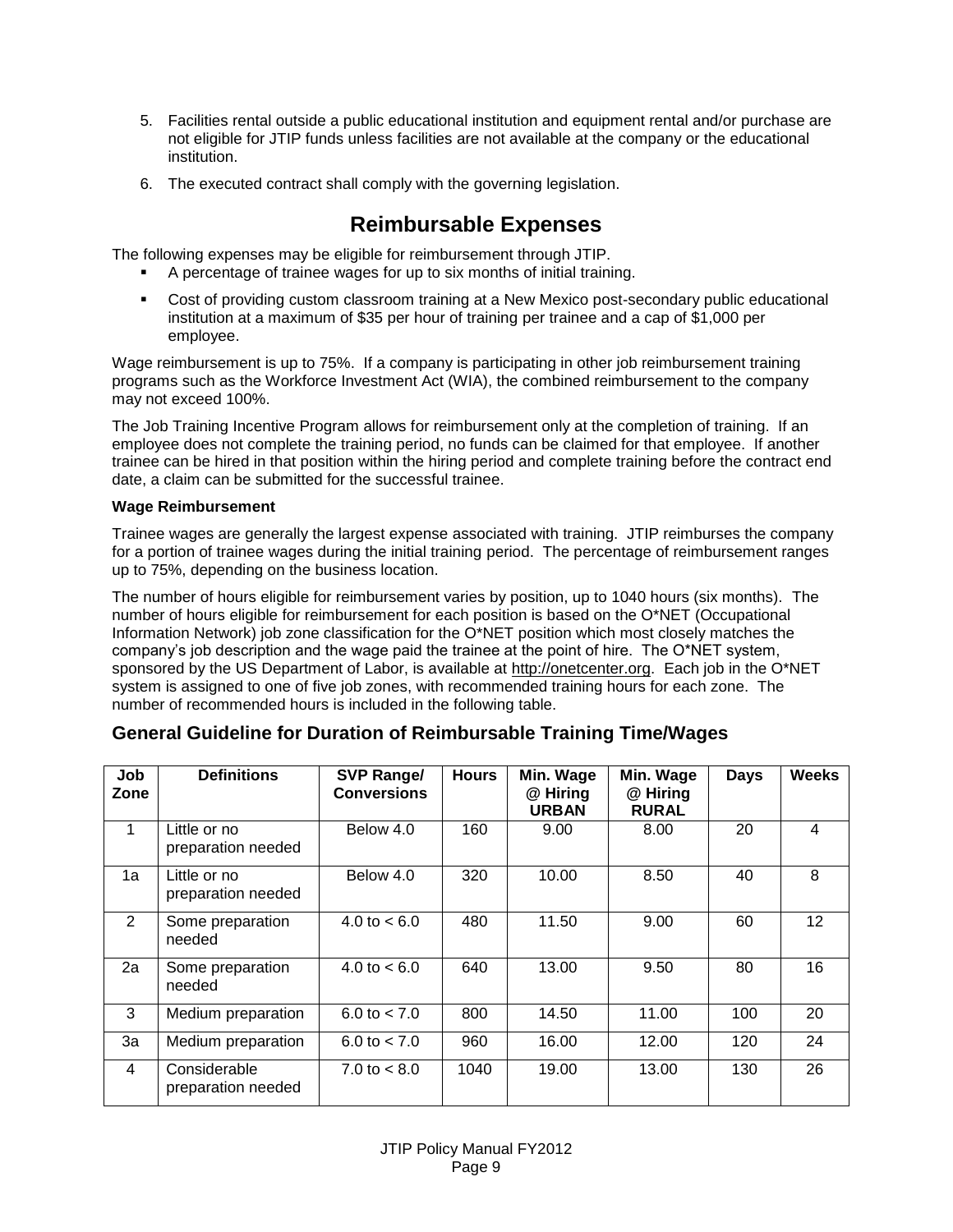JTIP staff will ensure that the O\*NET occupations match the company job description for the requested position and that training hours requested do not exceed the O\*NET guideline. The board will also review the company's educational and experience requirements of the applicants to determine the degree of match with the company's job descriptions. The JTIP board awards training hours based on the O\*NET guideline unless the company clearly substantiates that additional hours are required. In determining the appropriate number of training hours, the board considers the training plan, the training objectives, and the hourly wage associated with the position.

The board has also adopted a wage requirement for JTIP participation. The wage requirement varies by job zone and company location (urban/rural). These requirements are listed in the table above. If a company establishes a wage range which includes wages below the minimum wage recommended for that position and job zone, the number of hours eligible for reimbursement may be reduced from the O\*NET recommended hours. Generally, the hours are reduced to the hours allowed for the next lower job zone. For contract-based call centers, the positions must meet or exceed at least 90% of the county median wage to qualify in urban locations and \$10.00/hour in rural locations. The reimbursement percentages may be adjusted at the discretion of the board based on availability of funds and/or sufficient appropriations.

The percentage of wages reimbursed depends primarily on the business location. The categories for location are urban, rural, and frontier.

- Businesses in urban locations (cities with population above 40,000 in the most recent decennial census) and Class A counties (i.e., Los Alamos) are reimbursed at up to 40% for all eligible training hours. Urban communities are: Albuquerque (545,852), Farmington (45,877), Las Cruces (97,618), Rio Rancho (87,521), Roswell (48,366), and Santa Fe (67,947).
- Companies located in rural areas, areas outside the city limits of those listed above, are reimbursed at up to 65% for all eligible training hours.
- Companies located in frontier areas are reimbursed at up to 75% for all eligible training hours. Frontier includes:
	- o communities with a population of 15,000 or fewer and outside an MSA.
	- o Native American reservations.
	- $\circ$  economically distressed areas in New Mexico. To be considered economically distressed, the area must be in a county with an unemployment rate significantly higher than the state unemployment rate. However, the JTIP board may entertain an exception to this policy when a company is located in a community experiencing a combination of other distressed economic conditions such as recent significant job losses due to business closures or down-sizing, a decline in population, loss of gross receipts or other factors.

Additional guidelines for wage reimbursement are:

- Eligible trainee hours shall not exceed one thousand and forty (1,040) hours (six months) per trainee based on the company's scheduled workweek, not to exceed forty (40) hours per week.
- Reimbursement is calculated on base pay only. Bonus pay, overtime, and stock options are not eligible for reimbursement.
- If the company compensates the trainee for annual, holiday or sick leave during the approved training period, those hours are included in the approved training hours at the base rate.
- Any training hours that exceed the contracted amount are the responsibility of the company.
- If a company is participating in other job reimbursement training programs such as WIA, the combined reimbursement to the company may not exceed 100%.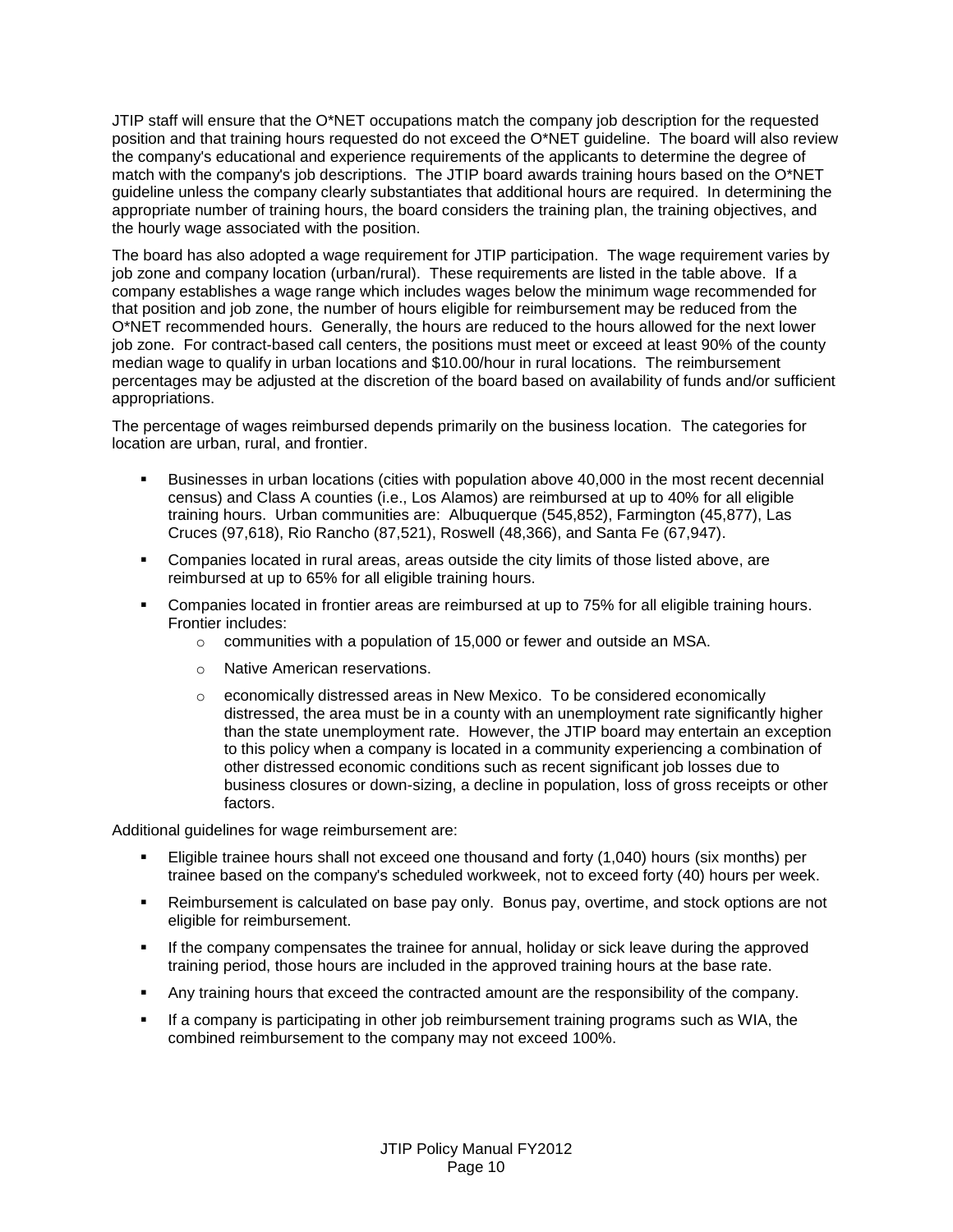#### **Reimbursement for Custom Classroom Training**

Payment for custom classroom training services provided by public post-secondary educational institutions is restricted to instructional costs. The rate of reimbursement to the institution is at a maximum of \$35 per hour per trainee with a cap of \$1,000 per trainee. Instructional costs for classroom training conducted by an educational institution may include course development, instructional salaries, fringe benefits, relevant supplies and materials, expendable tools, accounting services, and other costs associated with conducting the training program. *No training equipment may be purchased or rented using JTIP funds.*

# **Requirements for Funding Requests**

A company must submit a written proposal to the JTIP staff one month before the board meeting to be considered for funding. Information and documentation which must be included in the proposal is explained in detail in the JTIP Proposal Guide, which describes the requirements for initial applications for funding and for companies which are submitting subsequent requests. The proposal is an important document not only in establishing the company's eligibility for JTIP funding, but also its viability as a business and the relationship of the newly created jobs to business expansion. A detailed training plan is required to ensure the success of the trainees, the training program, and ultimately the business.

The board considers a number of factors when evaluating proposals. These include:

- 1. Being a corporate or established industry leader.
- 2. Quality of jobs with respect to wages and benefits. Companies are encouraged to pay at levels which qualify for the High Wage Job Tax Credit (\$40,000 in urban locations and \$28,000 in other locations).
- 3. Return on investment, including impact on local and state economies. Factors include number of jobs; impact on average wage and household earnings; increase in per capita income; annual local purchases impacting local/state sales taxes; dollar amount of new construction; environmental impact; and overall economic support to the community.
- 4. The company's financial strength should indicate a capacity for long-term employment for JTIP participants.
- 5. Charitable and community contributions.

# **Procedural Overview**

The procedure for completing a funding proposal is explained in detail in the JTIP Proposal Guide. The procedure for program participation once funding is approved is described in the JTIP Program Guide. This summary is intended to provide a general overview of the process. Please refer to the appropriate guide when completing a proposal for funding and administering the program once it is funded. JTIP staff is available for assistance.

- 1. Proposals and contract amendments must be submitted to the Economic Development Department, JTIP, no less than four weeks before the JTIP Board meeting at which the proposal will be considered for funding. Early submission is required to allow JTIP staff and board members to review the materials and request clarification or additional information if needed. Ten copies of the proposal will be requested once the proposal has been reviewed by staff and refined, if necessary.
- 2. Board meetings are generally held on the second Friday of each month. The alternate date, which is used when a meeting on the second Friday is not viable (a quorum cannot be achieved, holiday, etc.), is the third Friday of the month.
- 3. The contract start date is the date of the board meeting at which funding was approved. The contract end date is one year after the start date. All claims for reimbursement must be submitted and the final audit must be completed within 30 days of the contract end date.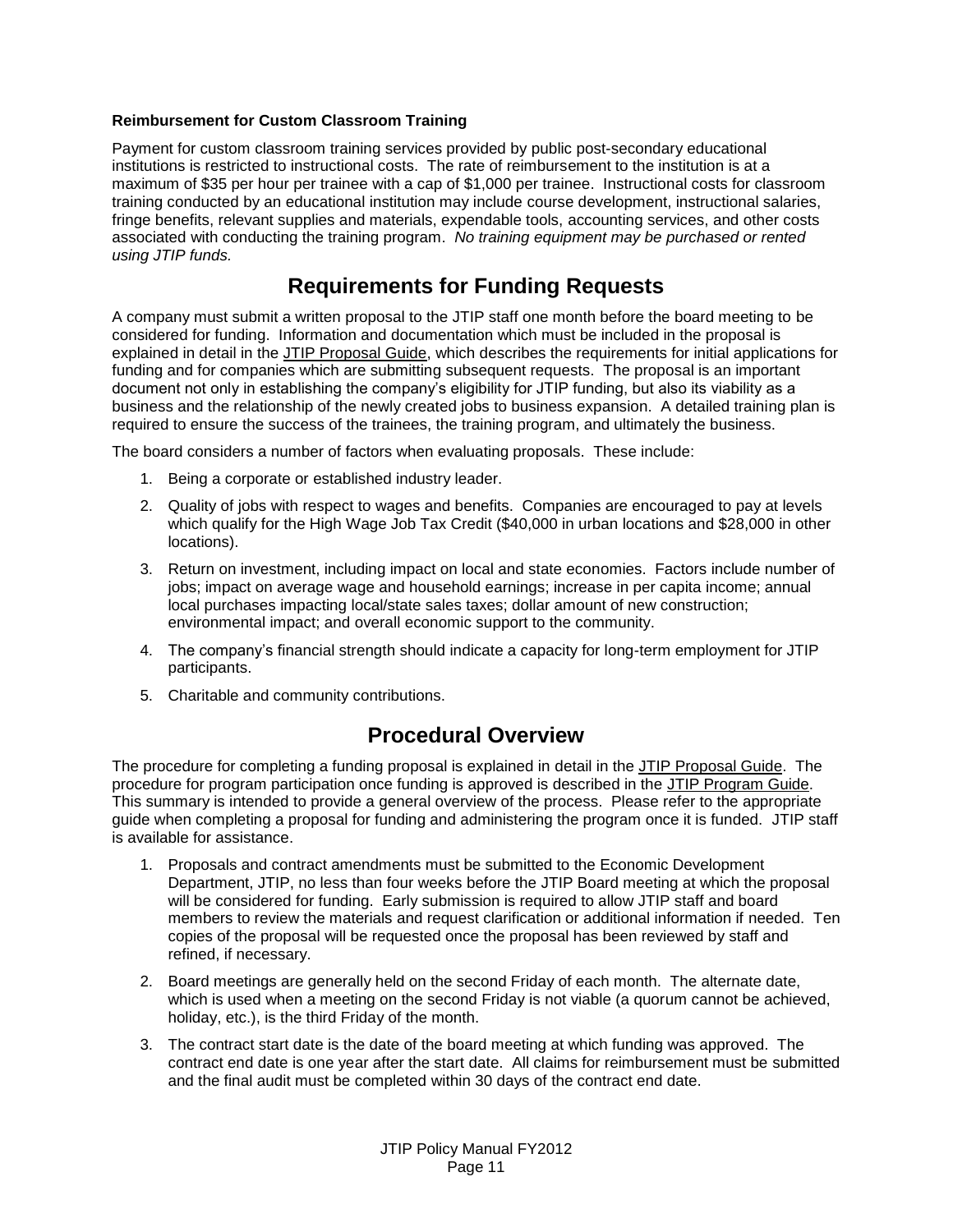- 4. The contractual agreement will be prepared and mailed out to the company within 15 working days after the board approval date. A sample contract is available from JTIP staff. Companies are encouraged to review the contract before applying for funding, as the contract cannot be edited.
- 5. The company must return the signed contractual agreement to the Economic Development Department within 15 business days from the issue date.
- 6. Eligible job openings must be registered with the New Mexico Workforce Connection. The company is also encouraged to advertise through the placement office at local post-secondary educational institutions. A list of all post-secondary, public and proprietary institutions is available from the New Mexico Higher Education Department (http://hed.state.nm.us).
- 7. The company must hire trainees within four months of the contract start date. The JTIP staff may extend the hiring period up to six months from the contract start date. This timing ensures that trainees who are eligible for six months of training will complete the program before the contract end date.
- 8. The company must provide the JTIP staff with a roster of new hires at the end of the four-month hiring period. When the company submits the list, the allocation of funds for their contract will be adjusted to reflect the number of people hired. The board will not entertain extensions to the contract.
- 9. Claims for reimbursement should be submitted as participants complete training.
- 10. The contractor shall have at least one compliance review conducted of the project by JTIP personnel during the term of the contract. The contractor must conduct the initial compliance review upon submission of the first claim for reimbursement. The compliance review report is due to the department before the claim will be processed and paid.
- 11. The company must arrange for a final audit by an independent accounting firm registered with the New Mexico Regulation and Licensing Department, Board of Accountancy. The final audit requirement does not apply to contracts for custom training at New Mexico higher educational institutions. These institutions must meet all other program requirements and are subject to a compliance audit by JTIP staff.
- 12. The final claim for reimbursement should be submitted with the completed final audit report. The final wage claim will be paid once the final audit has been received and approved favorably.
- 13. Yearly follow-ups are conducted to show effectiveness of the program, including surveys to address retention rates of program participants.
- 14. Companies that fail to comply with all established operating requirements, closeout procedures and follow-up studies are not eligible to apply for future participation in JTIP.

# **Amendments**

Amendments to the contract may be allowed in special circumstances. Amendments may be required by administrative changes (such as job classification changes, company name change, etc.) and changes to the number of participants funded. Companies must submit an amendment request, along with supporting documentation to justify the amendment to the Job Training Incentive Program Board. All amendment requests must include 1) a letter describing the change requested and the reason for the change, 2) a completed amendment form, and in some cases a current financial statement. A copy of the amendment form is included in the JTIP Program Guide.

Amendments to add new types of positions not already a part of the contract must be approved by the JTIP board before the participants are hired. Amendments which increase the number of participants in approved positions and increase the budget by more than \$10,000 must also be approved by the board prior to participants being hired.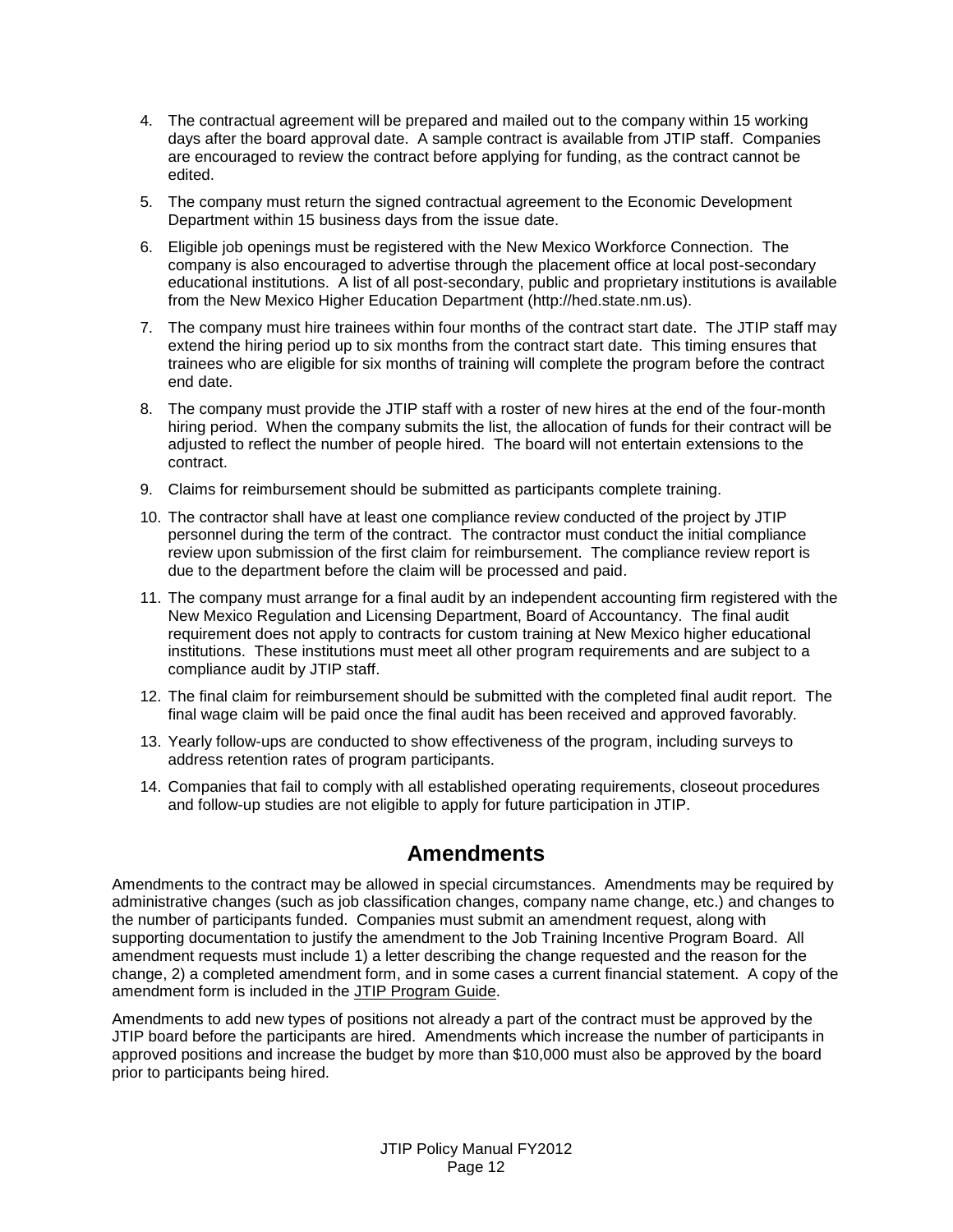Amendment requests which are administrative in nature and do not increase the original budget amount by more than \$10,000 may be executed by JTIP staff. Examples include job classification changes, company name change and changes to wage ranges. Amendments to decrease the number of positions in the contract, including the release of funds for positions not filled within the hiring period, may also be executed by JTIP staff without board approval. The program manager and division director or his/her designee will approve all staff executed contract changes. Otherwise, the JTIP Board must approve all contract amendments.

If a company requests an amendment increasing the original contract by more than 50% or \$100,000, whichever is the lesser amount of the two, a new proposal must be submitted. If a company submits a new proposal within six months of the original proposal, the company may submit a shorter modified proposal.

All project amendment requests must be submitted in writing four weeks prior to the board meeting. The board meetings are held on the second Friday of every month, with the third Friday occasionally used as an alternate.

# **Contacting JTIP Staff**

JTIP staff can be contacted at the New Mexico Economic Development Department in Santa Fe. The general phone numbers for the department are (505) 827-0300 or (800) 374-3061.

The mailing address for all JTIP reimbursement forms is:

Job Training Incentive Program Program Administrator New Mexico Economic Development Department P. O. Box 20003 Santa Fe, NM 87504-5003

The physical address to be used for Federal Express or special handling packages is:

Job Training Incentive Program Program Administrator New Mexico Economic Development Department Joseph M. Montoya Bldg., Room 1060 1100 St. Francis Drive Santa Fe, NM 87505-4147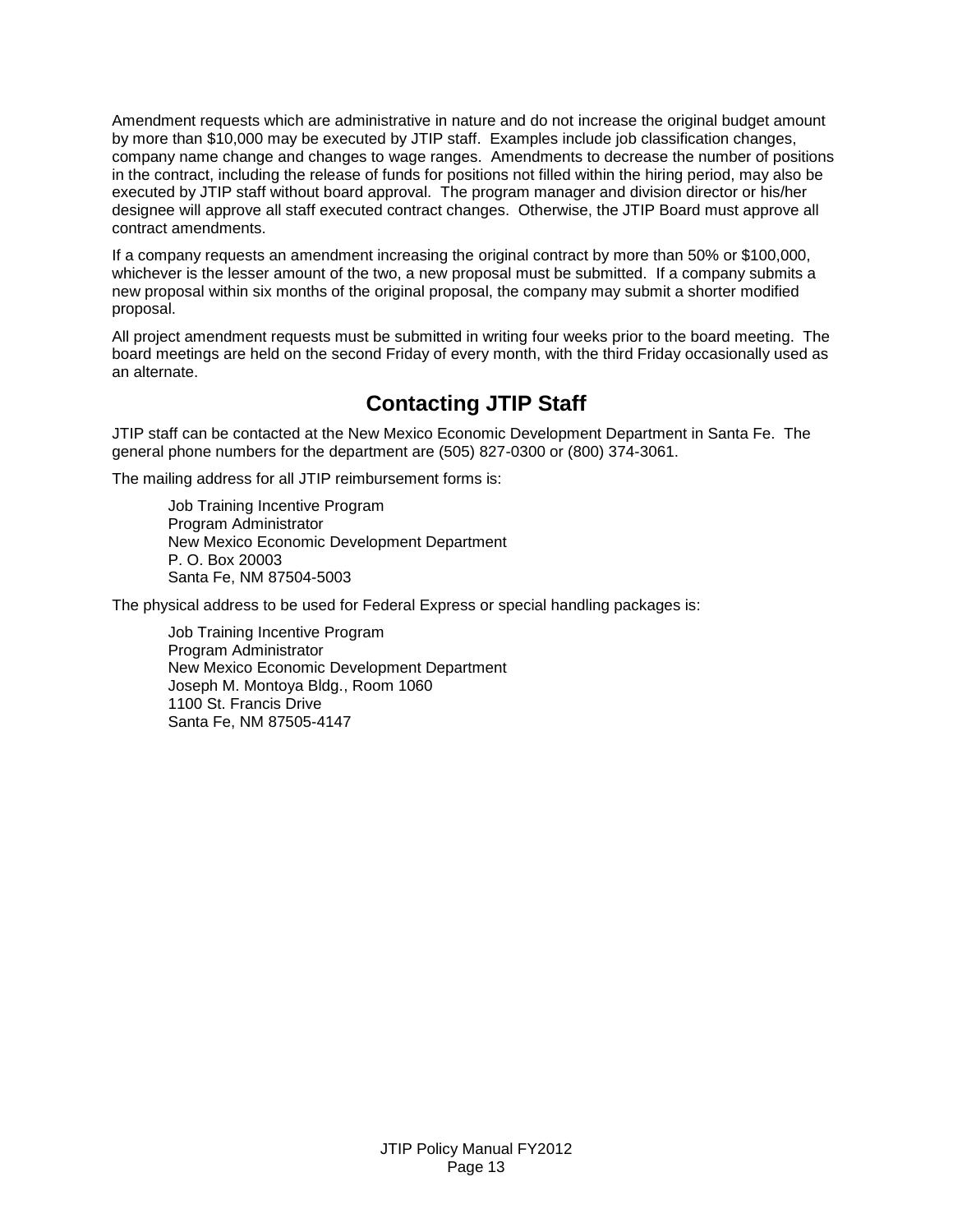# **GLOSSARY**

#### **Agriculture/Mining/Extractive Industries**

Companies classified in Agriculture, Mining, and Extractive Industries by the North American Industry Classification System (NAICS) are not eligible for JTIP.

#### **Company**

A company is a corporation or, less commonly, an association, partnership, or union that carries on a commercial or industrial enterprise. Generally, a company may be a "corporation, partnership, association, joint-stock company, or organized group of persons, whether incorporated or not, and (in an official capacity) legally recognized organizational entity designed to provide goods and/or services to consumers or corporate entities such as governments, charities, or other businesses.

#### **Economically Distressed Areas**

Companies located in an economically distressed area in New Mexico are eligible for up to 75% reimbursement. To receive a 75% reimbursement, a company must be located in a county with an unemployment rate significantly higher than the state unemployment rate. However, the JTIP board may entertain an exception to this policy when a company is located in a community experiencing a combination of other distressed economic conditions such as recent significant job losses due to business closures or down-sizing, a decline in population, loss of gross receipts or other factors.

#### **Expanding Company**

An expanding company is an existing business which requires additional employees or workforce due to a market or product expansion. A company which buys out an existing company is not considered a new company. Eligibility as an expanding company is determined by average employment over the two prior years. (Refer to "Peak Employment.")

#### **Film and Multimedia Post-Production**

Film digital production and post-production companies are considered manufacturing provided the company operates year round and is primarily engaged in any of the following: animation, editing, Foley recording, automatic dialogue replacement, sound editing, special effects (including computer generated imagery or other effects), scoring, and music editing, beginning and end credits, negative cutting, soundtrack production, dubbing, subtitling, or addition of sound or visual effects. Production jobs must be full-time and qualifying trainees must be employed year round. Position must not require trainee to complete product on filming location. Trainee may not be directly employed by the client company at any time.

#### **Frontier**

For the purposes of JTIP, frontier areas are communities with population of less than 15,000 based on the most recent decennial census and located outside a designated MSA, Native American reservations, and economically distressed areas.

#### **Green Industries**

Those that exist for the sole purpose of contributing directly to preserving or enhancing environmental quality by reducing waste and pollution or by producing sustainable products using sustainable processes and materials. Green industries may include: energy system retrofits to increase energy efficiency and conservation; production and distribution of biofuels and vehicle retrofits for biofuels; building design and construction that meet the equivalent of best available technology in energy and environmental design standards; organic and community food production; manufacture of products from non-toxic, environmentally certified or recycled materials; manufacture and production of sustainable technologies, including solar panels, wind turbines and fuel cells; solar technology installation and maintenance; recycling, green composting and large-scale reuse of construction and demolition materials and debris; and water system retrofits to increase water efficiency and conservation.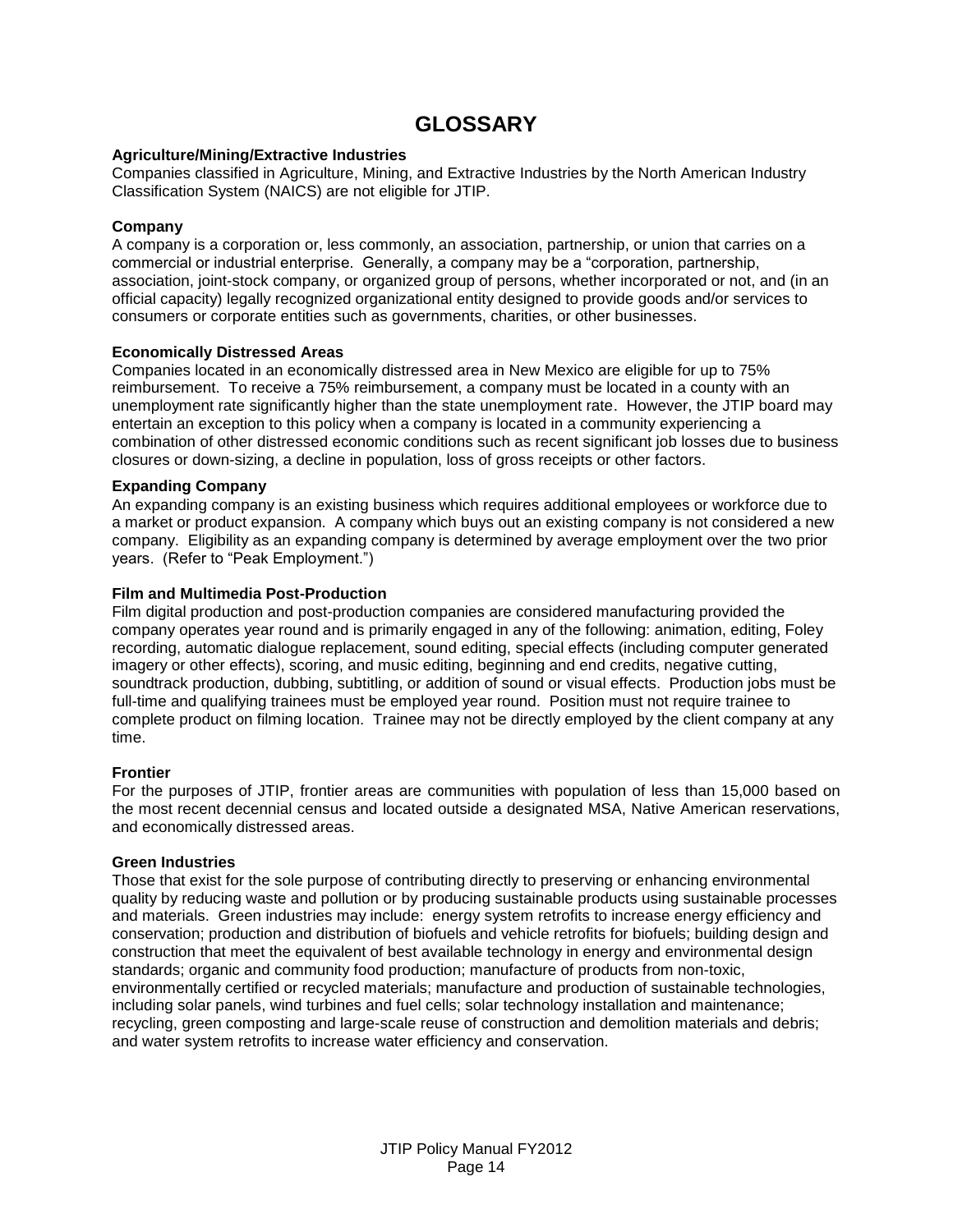#### **High Wage Job Tax Credit**

The High Wage Job Tax Credit provides a tax credit of 10% of the wages and benefits paid for each new economic-based job created on or after July 1, 2004 and before July 1, 2015, not to exceed \$12,000 per year per job. Qualified jobs must pay at least \$28,000/year in a community with a population of less than 40,000 and \$40,000/year in a community with a population of 40,000 or more. Eligible jobs must also be occupied for at least 48 weeks by the employee.

#### **Manufacturing**

Manufacturing includes all intermediate processes required for the production and integration of a product's components. Industrial production in which raw materials are transformed into finished goods on a large scale is one example. Assembly and installation on the premises of the customer is not included as manufacturing. Manufacturing businesses are typically included in Sectors 31-33 of NAICS.

Manufacturing is defined at § 7-4-10B NMSA 1978 as "combining or processing components or materials to increase their value for sale in the ordinary course of business but does not include: (1) construction; (2) farming; (3) power generation, except for electricity generation at a facility other than one for which both location approval and a certificate of convenience and necessity are required prior to commencing construction or operation of the facility, pursuant to the Public Utility Act and the Electric Utility Industry Restructuring Act of 1999; or (4) processing natural resources, including hydrocarbons".

#### **Metropolitan Statistical Area**

An MSA is a statistical standard designated and defined by the U. S. Department of Commerce, Office of Federal Statistical Policy and Standards (OFSPS). MSA's are designated so that governmental agencies will use a common geographical classification in the production of data on metropolitan areas in the nation. The general concept of an MSA is one of a large population nucleus, together with any adjacent communities which have a high degree of economic and social integration with that nucleus. In New Mexico there are four MSA's. Albuquerque MSA includes Bernalillo, Sandoval, Torrance, and Valencia Counties. Farmington MSA includes San Juan County. Las Cruces MSA includes Dona Ana County. Santa Fe MSA includes Santa Fe County.

#### **NAICS**

North American Industry Classification System (NAICS) is an industry classification system that groups establishments into industries based on the activities in which they are primarily engaged. This comprehensive system covers the entire field of economic activities, producing and non-producing. The NAICS system replaced the Standard Industrial Classification (SIC) system. NAICS information is available at [www.census.gov/epcd/naics02/naicod02.htm.](http://www.census.gov/epcd/naics02/naicod02.htm)

#### **Native American Crafts**

Contracts may be awarded for training programs involved in the production of Native American crafts or imitation Native American crafts only when a majority of trainees or company employees are of Native American descent. A clear distinction of products carrying names and sources suggesting products are of Native American origin must be made. Total compliance with the Federal Trade Commission and the Indian Arts and Crafts Board of the Department of Interior rules and regulations must be made in determining authentic Native American products using labels, trademarks and other measures.

#### **New Company**

A new company is defined as a company not currently in operation in the state which shows evidence of intent to establish operations in New Mexico. The company must have a New Mexico Tax ID and a New Mexico Unemployment Insurance ID when applying for JTIP funds.

#### **Non-Retail Service Sector Business**

To be considered for JTIP funding, the company must provide services which are not retail in nature and must export 50% of the services outside of New Mexico. To be considered for JTIP participation, nonretail service companies must export a service rather than import a customer. Non-retail service businesses which meet JTIP criteria for green industry are exceptions to this requirement.